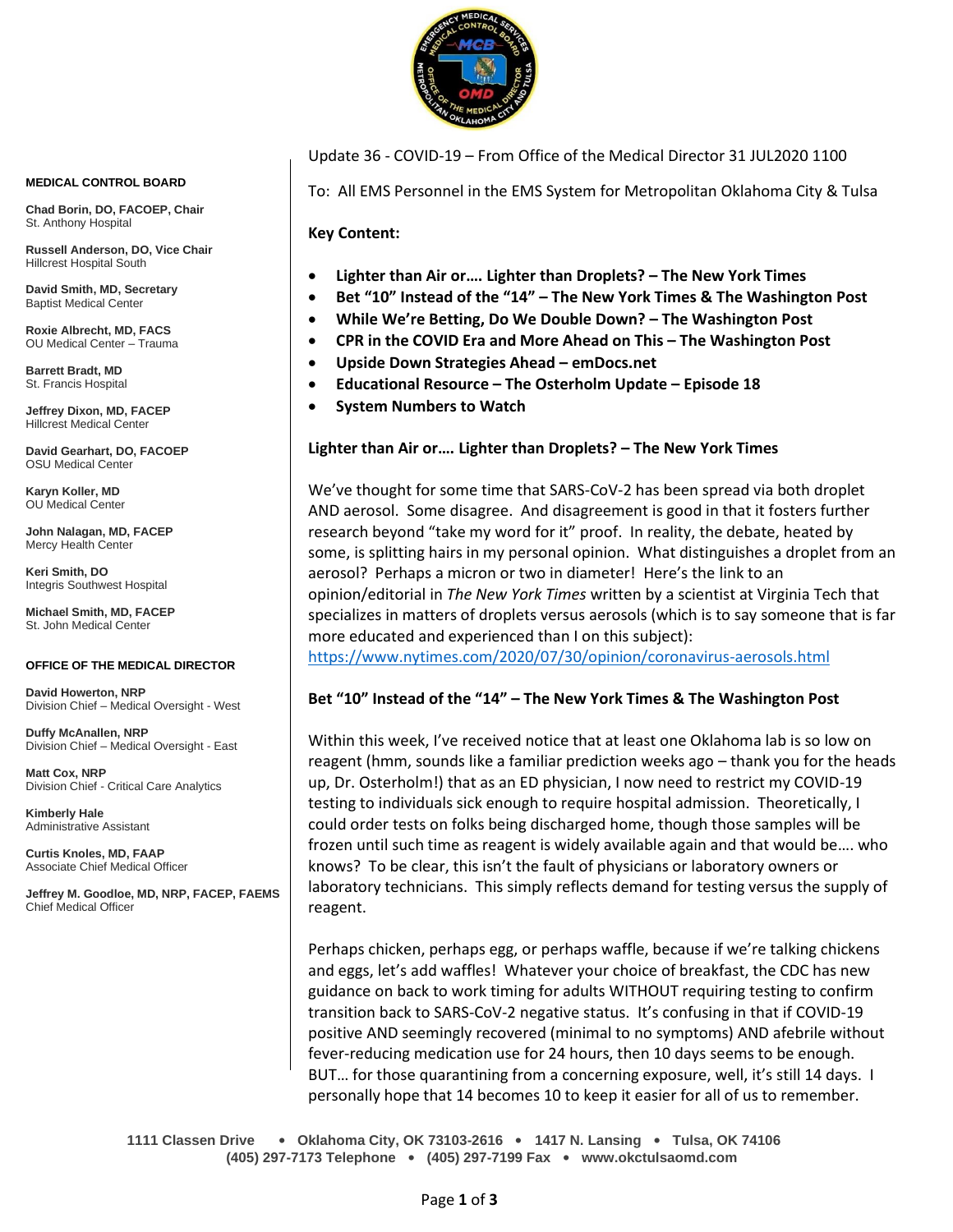Here it is as summarized nicely by *The New York Times*[: https://www.nytimes.com/2020/07/22/health/coronavirus](https://www.nytimes.com/2020/07/22/health/coronavirus-isolation-testing.html)[isolation-testing.html](https://www.nytimes.com/2020/07/22/health/coronavirus-isolation-testing.html)

And it never hurts to check more than one source, so this courtesy of *The Washington Post*: [https://www.washingtonpost.com/health/2020/07/21/how-long-should-you-isolate-if-you-test-positive-coronavirus](https://www.washingtonpost.com/health/2020/07/21/how-long-should-you-isolate-if-you-test-positive-coronavirus-new-cdc-guidance-says-10-days-not-14/)[new-cdc-guidance-says-10-days-not-14/](https://www.washingtonpost.com/health/2020/07/21/how-long-should-you-isolate-if-you-test-positive-coronavirus-new-cdc-guidance-says-10-days-not-14/)

For those that like the direct source, here it is from the CDC: [https://www.cdc.gov/coronavirus/2019](https://www.cdc.gov/coronavirus/2019-ncov/hcp/duration-isolation.html) [ncov/hcp/duration-isolation.html](https://www.cdc.gov/coronavirus/2019-ncov/hcp/duration-isolation.html)

# **While We're Betting, Do We Double Down? – The Washington Post**

Perhaps the most refreshing (and simultaneously frustrating) thing to read in a responsible news report is, "We don't know." You've likely heard at least one report about re-infection with SARS-CoV-2. Are these accurate? Can you and I get COVID-19 more than once? If so, how soon could we get it again after we recover? Honestly, we just don't know yet with ample scientific proof. This is one of many limitations of knowledge on an illness first discovered just a few months ago. Here's a nice summary of what is and mostly isn't yet known on this matter: <https://www.washingtonpost.com/health/2020/07/22/can-you-get-coronavirus-twice/>

# **CPR in the COVID Era and More Ahead on This – The Washington Post**

Ignore a certain Oklahoma-based source in this article from *The Washington Post*. Instead, be sure and learn from my esteemed colleague, Dr. Michael Sayre at Seattle Fire Department Medic One and The University of Washington School of Medicine Department of Emergency Medicine. Dr. Sayre and I are leading a writing group for the American Heart Association including this same subject. We look forward to a publication from this group in the weeks ahead, hopefully in *Circulation*, a globally recognized journal of cardiovascular disease. For now, there's this to reinforce all the resuscitative work we (aka YOU!) are still doing so well. I think you'll find the more formal paper ahead helpful, too. Here's the link: [https://www.washingtonpost.com/health/coronavirus-fears-shouldnt-stop-you-from-using-cpr-if](https://www.washingtonpost.com/health/coronavirus-fears-shouldnt-stop-you-from-using-cpr-if-someone-needs-help/2020/07/17/cade16c4-c1ff-11ea-b178-bb7b05b94af1_story.html)[someone-needs-help/2020/07/17/cade16c4-c1ff-11ea-b178-bb7b05b94af1\\_story.html](https://www.washingtonpost.com/health/coronavirus-fears-shouldnt-stop-you-from-using-cpr-if-someone-needs-help/2020/07/17/cade16c4-c1ff-11ea-b178-bb7b05b94af1_story.html)

### **Upside Down Strategies Ahead – emDocs.net**

Many of you have heard of proning patients – simply "flipping them like a burger on their bellies" according to one EMS physician in South Florida with experience in this. Maybe not the exact words I'd personally use, but it does convey the idea in simple terms. This obviously works easiest with an awake, compliant patient that can position themselves comfortably on the stretcher and not one unresponsive and intubated. In fact, proning an intubated patient in the ED or the ICU takes specific training of hospital teams to do it safely. We can all immediately envision airway disasters occurring if it isn't done precisely. More reason that ahead, we'd stick to fully awake patients that aren't having much dyspnea but could use a positional pulse ox boost, so to speak. We haven't formally adopted this as part of our standard of care (yet). The concept makes anatomical sense, is thought-provoking, and it does appear to often increase the pulse ox saturations in patients with "happy hypoxia." Happy hypoxia, another new term ushered in by COVID-19, is being used to describe patients that clinical assessment would say aren't having notable dyspnea, yet the pulse ox is showing saturations of 60-70-80% with a good pleth. Here's a nice intro article on the subject of proning: <http://www.emdocs.net/covid-19-awake-repositioning-proning/>

### **Educational Resource – The Osterholm Update – Episode 18**

Dr. Osterholm is back with us. This time he shares some additional thoughts on schools, reflecting on Episodes 16 & 17, adds some very helpful insights on the months facing us, and provides some surprising (and I hope he's right again!) news about influenza in the Southern hemisphere (remember, it's now their winter) and what it could mean for flu season in the United States. Here's the direct link to Episode 18, Preparing for the Fall, posted just yesterday evening

**1111 Classen Drive** • **Oklahoma City, OK 73103-2616** • **1417 N. Lansing** • **Tulsa, OK 74106 (405) 297-7173 Telephone** • **(405) 297-7199 Fax** • **www.okctulsaomd.com**